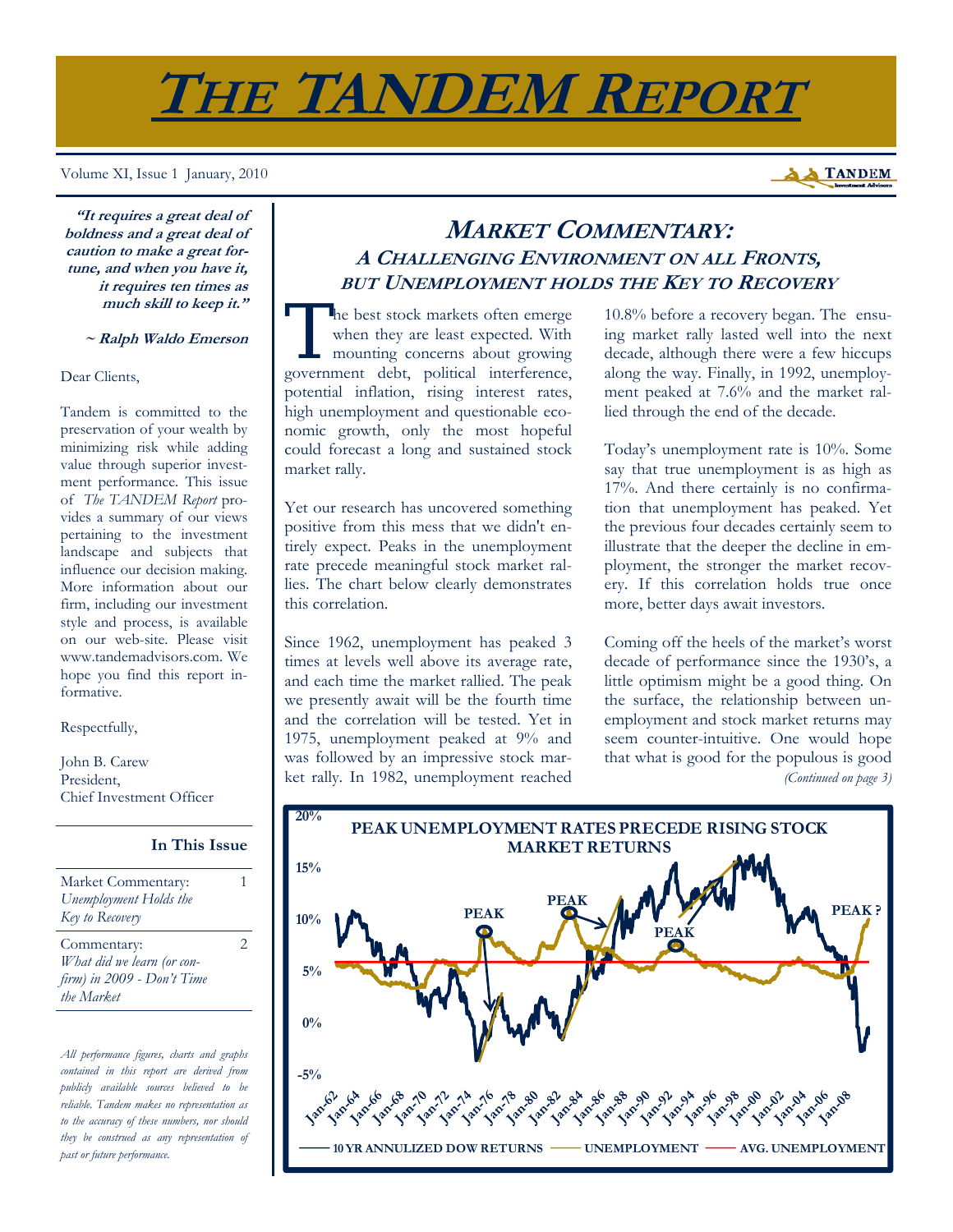# **COMMENTARY:**  WHAT DID WE LEARN (RATHER, CONFIRM) IN 2009? DON'T TIME THE MARKET. **RELY ON DISCIPLINE.**

motion clouds judgment. As humans, we often<br>struggle with the delicate balance between instinct<br>and intellect. Few emotions are stronger than the<br>fear of loging money. In 2000, most investors were forced struggle with the delicate balance between instinct and intellect. Few emotions are stronger than the fear of losing money. In 2009, most investors were forced to confront this fear head-on. We similarly faced such a challenge, and we will now use this year-end wrap-up to reflect.

In case there is any doubt that the greatest number of investors succumb to fear at precisely the wrong time, the chart below shows that money market balances peaked in March, 2009 at the same time the S&P 500 bottomed. The gold line, representing assets in money market funds, spikes most dramatically as the market (the blue line) finds its footing.

While it is difficult for investors to be good sellers, it is equally challenging for most to put money back to work. Buy signals after steep declines are hard to discern because investors are still gripped by the fear that brought about their selling. How do we know the market has finished going down?

Further complicating efforts, steep market declines are often accompanied by recessions, making stocks, even at much lower prices, appear expensive. Future profits are called into question as economic growth slows or contracts.

The chart on the next page indicates that market bottoms often have the highest PE's. Recall that PE's are valuation measures. Price divided by Earnings per Share (PE) pro-



duces a ratio that many investors use to determine whether stocks are fairly valued. High PE's mean that stocks are expensive. Investors relying on this measure in 2009 missed a significant rally.

It is our view that trying to time the market is folly. We believe the data in these charts backs this up. Most investors make timing decisions based on emotion or instinct. This is not a reliable, repeatable tool.

Our process, which we call TVM, is repeatable. TVM carefully prescribes how buy and sell decisions are made. By steadfastly relying on a

The relationship between the assets in money market funds and the S&P 500 is a meaningful indicator. Stock sales increase money market balances while stock purchases have the opposite effect. Thus, when investors are nervous, it is reasonable to expect money market balances to increase, as was the case in March 2009.

What interests us most about this data is not that emotional investors get it wrong. Rather, what systems do we have in place that allow us to avoid emotional urges to sell and ensure that we act rationally on behalf of our clients? Emotion makes investors try to time the market. As the data above suggests, very few time correctly.

time-tested discipline that we trust, we are able to be proactive, not reactive. As tough as the first three months of 2009 were, our review of the year shows that we were buyers of stocks, not sellers. Had we allowed emotion into the equation, it is unlikely that any of us at Tandem would have been bold enough to try to identify the market bottom in March, much less the top in 2007.

We were not sellers of stock throughout 2008 because we successfully identified a market top. Instead, we were sellers because our methodology identified more stocks to sell than buy. Further, by employing "stops" (prices at which we will sell if stocks fall to that level), we began selling as stocks ran out of steam. Similarly, at the end of 2008 and in early 2009, *(Continued on page 3)*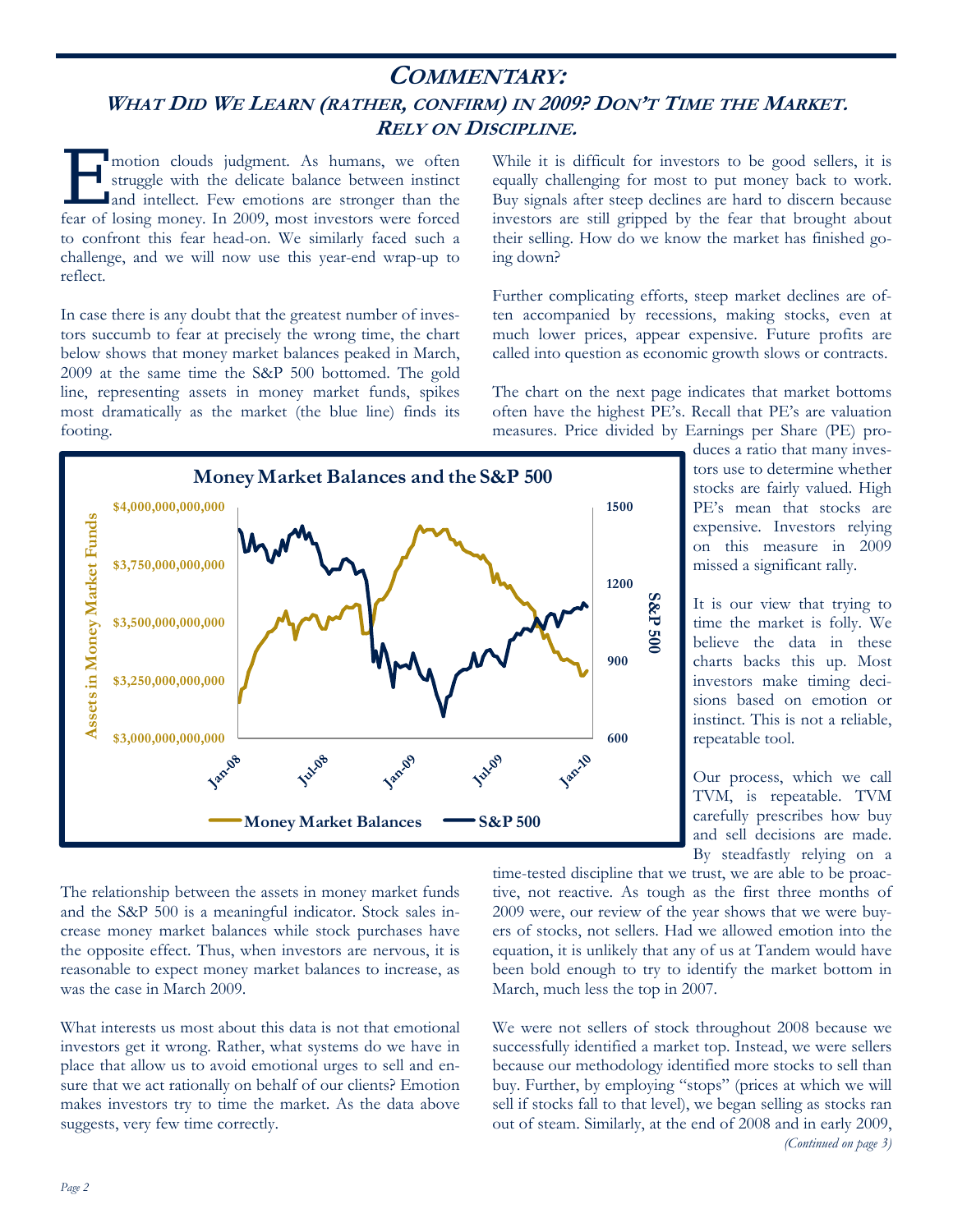## **MARKET COMMENTARY (CONTINUED)**

#### *(Continued from page 1)*

for the market. Is it possible that the market prefers hardship?

It is important to remember that the market is forward looking. When unemployment is high and the economy is struggling, the market begins to anticipate a brighter future. Conversely, when unemployment bottoms and the economy is humming along, the market begins to doubt the sustainability of economic nirvana. Our conclusion is that the market does not prefer hardship. Rather, it is fueled by improving expectations. And expectations are highest as a recovery gets underway.

Make no mistake. We are not offering this analysis as a market forecast. We simply point out that unemployment is perhaps more important than we previously realized.

Whether employment gains are the cause or the result of economic expansion is less obvious. Employers don't hire until they believe prospects are brighter. But more people in the workforce means more spending and more investment ingredients essential to economic expansion.

The market bottomed in March, 2009 - even as unemployment continued to rise. The ensuing rally began in anticipation of better economic news. However, unless we see gains in employment soon, it is unlikely the present market advance is sustainable. We need job growth to fuel the expansion and replace government stimulus.

The days and months ahead will prove interesting, as the center of the financial world will likely remain in Washington. Will politicians pursue populist policies that pit one group against another, or will they get out of the way of private industry to allow for meaningful private-sector job growth as Bill Clinton and Ronald Reagan did previously?

Our economy will always be a cyclical one. It is the nature of capitalism. Unfortunately for those suffering, capital reallocation after a trough does not happen instantly. But it does happen! Washington will either help or hinder the process, but they cannot halt recovery when capital is allowed to flow freely to its best use. Job growth may take time, but when it comes, we now know what to expect. A healthy stock market recovery. See keep your eye on the unemployment rate. Everything else is just noise.

## **COMMENTARY (CONTINUED)**

#### *(Continued from page 2)*

our discipline enabled us to look beyond the immediate and identify cheap stocks, even if they appeared expensive. As a result, we bought stocks as prices fell to attractive levels. We stuck to our discipline as stocks fell, and then again as stocks began to improve ahead of the economy. There was no timing or emotion involved.

Each year we conduct a thorough review of what we did

right, and more importantly, what we did wrong. We take what we learn and factor that into TVM. This year, we learned (or rather, had reinforced) that we must trust our process. It works.

Our methodology is designed to produce repeatable results by eliminating emotion and timing. TVM produced exactly what we expected it to yield in 2009, just as it had done in 2008 and before. We continue to monitor our results every day. Our conclusion for 2009 is that we got it right.